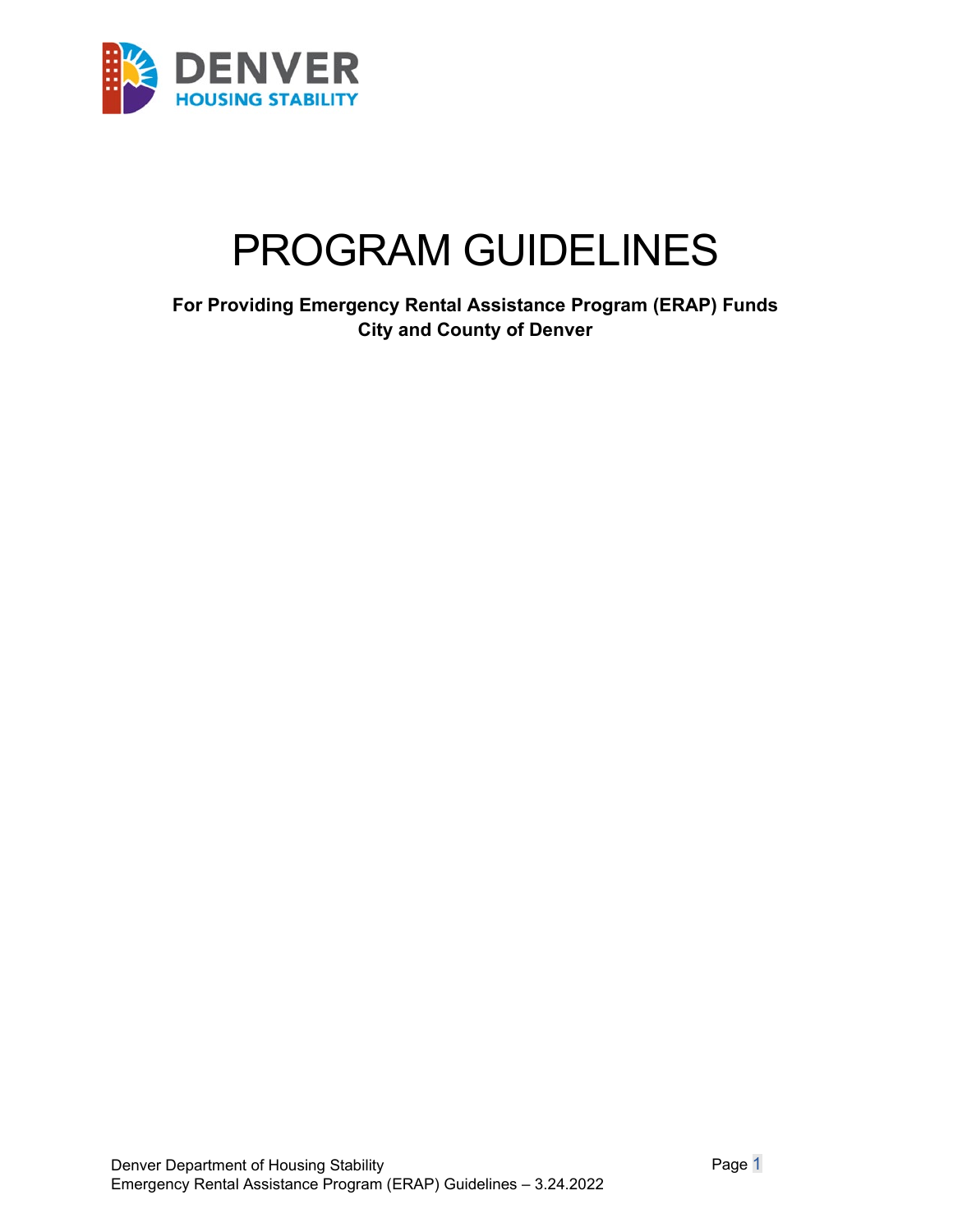

# Contents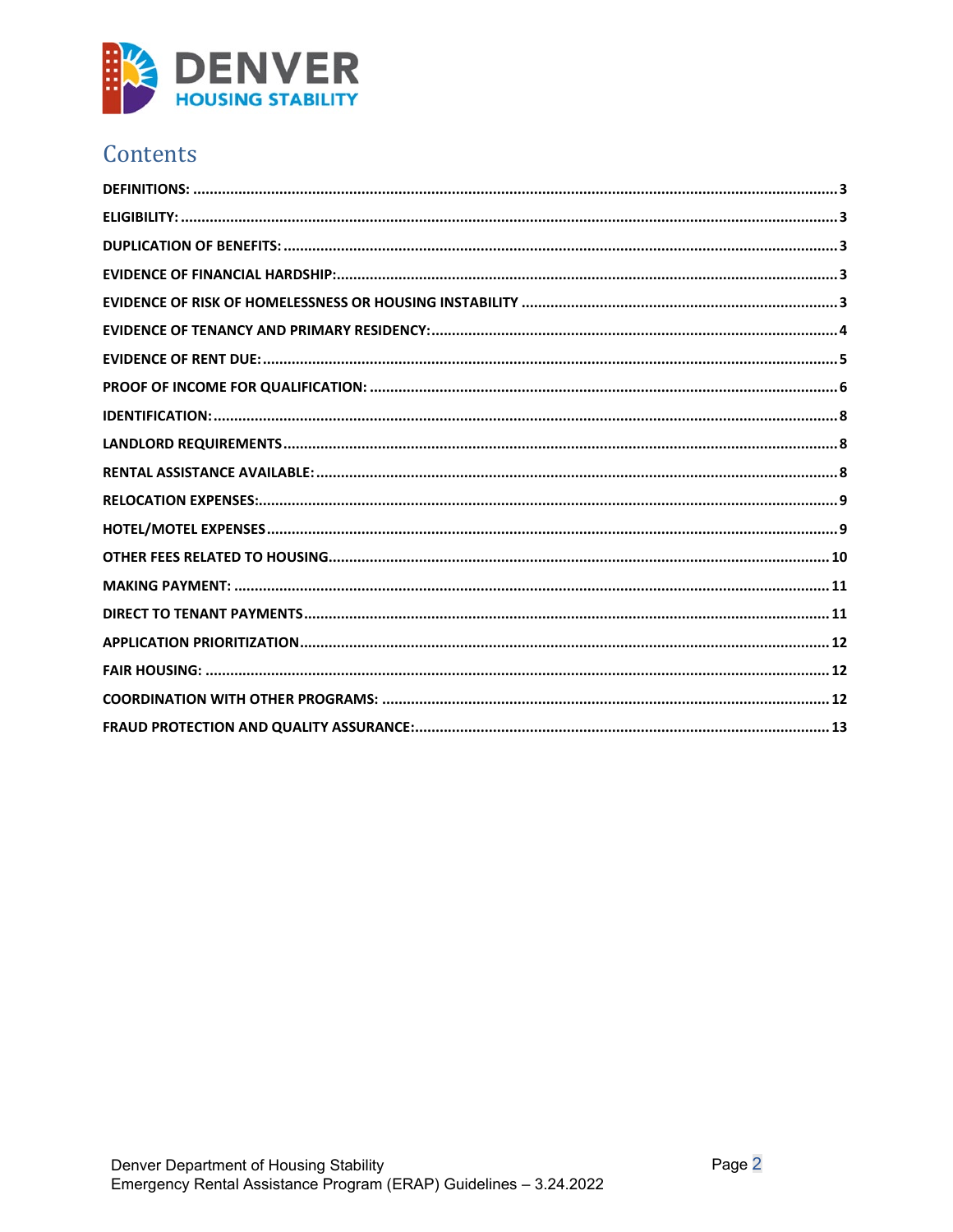

## <span id="page-2-0"></span>**Definitions:**

For purposes of these guidelines, terms are defined as follows:

- 1. Tenant means the individuals or households who meet criteria set forth in these Program Guidelines, and who have obtained rental housing or rent land on which to park their mobile home from a Property Owner.
- 2. Landlord or Property Manager means the individual or entity contracted by the Property Owner to manage the rental housing or mobile home park, and which may be the Property Owner. Landlord completes the landlord portion of the application.
- 3. Property Owner means the individual or entity that is the fee simple or leasehold owner of rental housing used as the primary residence for Tenants or of a mobile home part on which Tenants park a mobile home which is their primary residence.
- 4. Agency means the organization providing application review and processing services on behalf of the City and County of Denver.

# <span id="page-2-1"></span>**Eligibility:**

Current annualized household income for the Tenant must be at or below 80% of the Area Median Income (AMI) for Denver County and for the size of the Tenant household. These guidelines [can](https://drive.google.com/file/d/1JTXoeyzsOG62-GPA9heqNglg1S6msVEk/view)  [be found](https://drive.google.com/file/d/1JTXoeyzsOG62-GPA9heqNglg1S6msVEk/view) [here.](https://drive.google.com/file/d/1JTXoeyzsOG62-GPA9heqNglg1S6msVEk/view?usp=sharing) Income calculations are described below. Unemployment insurance benefits are included in income calculations. Federal stimulus payments are not included as income, or as a potential duplication of benefit.

Methods for determining household income are described below.

Households currently supported with a housing voucher are eligible. The program may only pay for the tenant portion of the rent for households with housing vouchers.

Immigration status is not a requirement for the Emergency Rental Assistance Program.

#### <span id="page-2-2"></span>**Duplication of Benefits:**

Applicants (Landlord and/or Tenant) must disclose other local, state, and federal rental assistance received for the property. These benefits will be taken into consideration when determining the amount that will be provided to the applicant for rentalassistance.

Applicants (the entity(ies) which received the payments) will be required to repay funds if duplicate benefits are received.

#### <span id="page-2-3"></span>**Evidence of Financial Hardship:**

Under ERA1 "Financial hardship" means: Tenant must attest that at least one member of the household experienced a reduction in household income, incurred significant costs, or experienced other financial hardship due, directly or indirectly, to the COVID-19 outbreak. Under ERA2 the financial hardship can be experienced during or due, directly or indirectly, to the COVID-19 outbreak.

# <span id="page-2-4"></span>**Evidence of Risk of Homelessness or Housing Instability**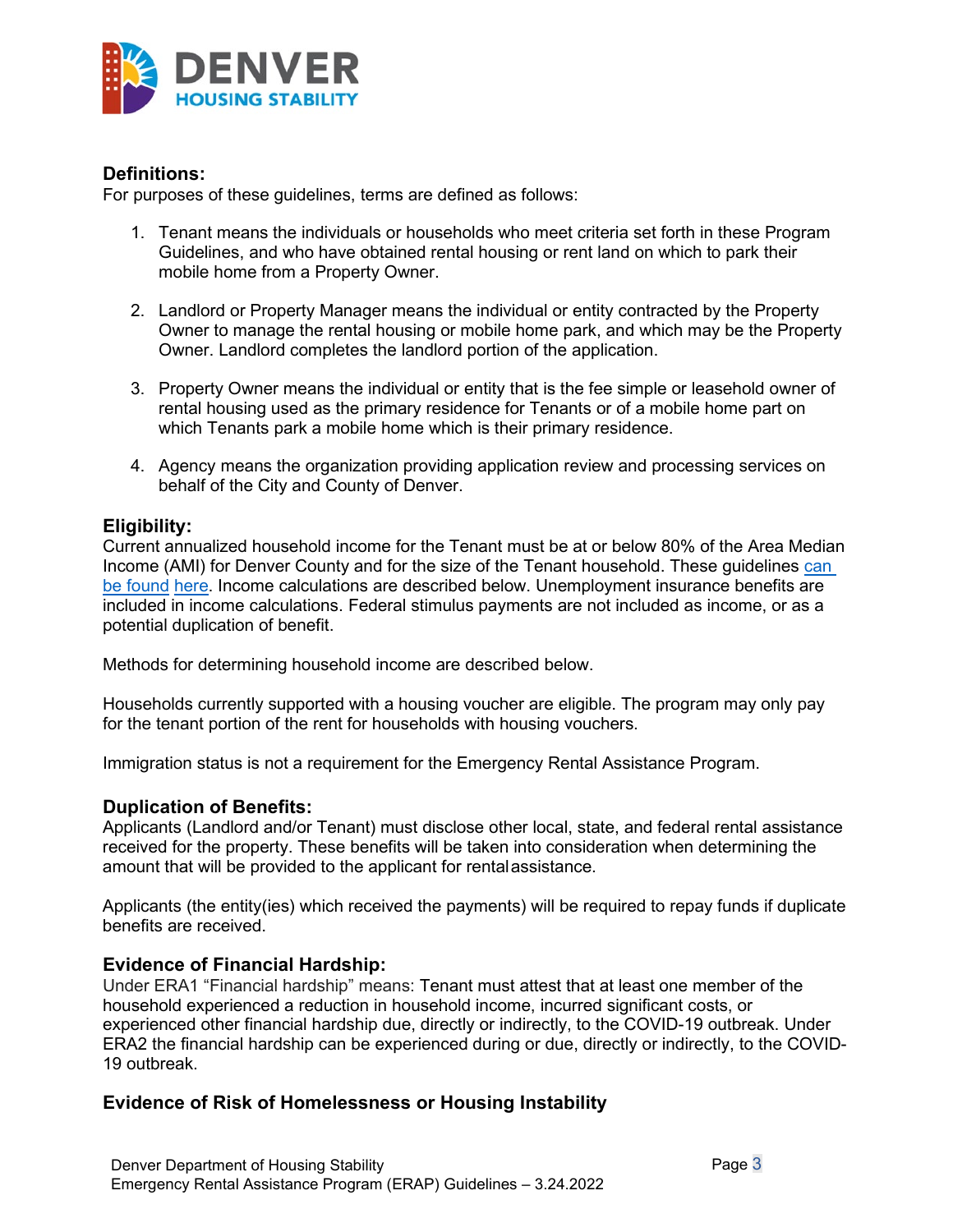

One or more individuals within the household must demonstrate a risk of experiencing homelessness or housing instability. This can be demonstrated by one or more of the following:

- 1. Provision of a past-due electric, gas, or water notice; or
- 2. Provision of a past-due rent notice, rent ledger showing past-due rent, communication from landlord documenting past due rent; or
- 3. Provision of an eviction notice, notice of non-payment of rent, or notice to quit; or
- 4. Income documentation shows income at or below 80% AMI and Tenant attests they do not have the financial resources to make rental payments without leaving them unable to make necessary purchases ofgoods and services such as food; or
- 5. Income documentation shows income at or below 50% AMI; or
- 6. The Tenant attests they currently live in, and must move, due to unsafe or unhealthy living conditions which mayinclude:
	- a. Overcrowding: more than two (2) persons per bedroom, or congregateshelter; or
	- b. Lead hazards and children under six (6) years old; or
	- c. No heat, no electricity, no water, no septic; or
	- d. Fire hazards; or
	- e. Domestic violence.
- 7. The Tenant attests that, if they do not receive assistance, they will have to move into a situation with unsafe or unhealthy living conditions such as:
	- a. Overcrowding more than two (2) persons per bedroom, or congregate shelter; or
	- b. Lead hazards and children under six (6) years old; or
	- c. No heat, no electricity, no water, no septic; or
	- d. Fire hazards; or
	- e. Domestic violence.

#### <span id="page-3-0"></span>**Evidence of Tenancy and Primary Residency:**

Tenant and/or Landlord must provide evidence that Tenant resides at, or did reside at, the property for which they are requesting rental assistance during the month(s) for which they are requesting rental assistance.

Tenant must attest that the property is/was their primary residence (question is on the application). Tenant must provide at least one of the following: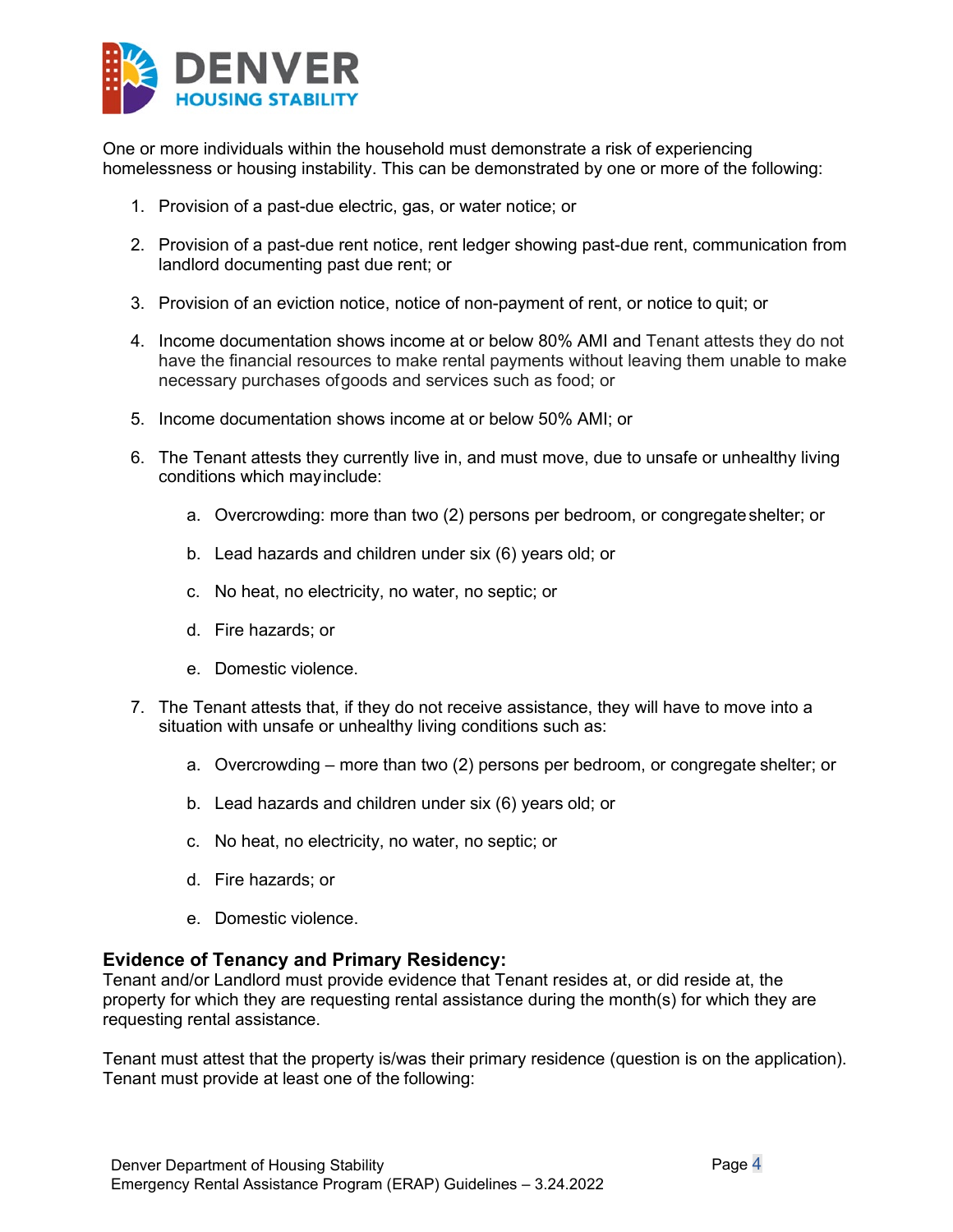

- 1. Executed (signed by BOTH Tenant and landlord/agent) lease that names Tenant as tenant of property; or
- 2. Other written document that names Tenant as tenant of property(may include hotel/motel occupancy ledger report); or
- 3. Tenant driver's license or other government-issued ID shows address of property; or
- 4. Income information (e.g., check stubs, reports) show Tenant name andaddress of property; or
- 5. Current utility bill or other official business mail addressed to Tenantat property.

If none of the above is available, Agency may accept a statement from the landlord (and/or agent) that the person lives/lived at that property and pays rent. In this case, Landlord must be the verified owner of the property.

City and County of Denver ERAP funds may only be used to serve residents living in the City and County of Denver. Agencies will verify Tenant's primary residence is in the City and County of Denver using Denver Assessor's Office property records which can be found here: <https://www.denvergov.org/property>

#### <span id="page-4-0"></span>**Evidence of Rent Due:**

The Tenant must provide information to prove the amount of their rent payment. This may include either:

- 1. If available, a copy of a lease or other written agreement with the Tenantnamed, rent amount and due date.
- 2. If the Tenant is not named in the lease, proof of at least one payment made to the Landlord (and/or agent) or named leaseholder for the month immediately prior to the first month for which assistance is requested. Proof may include:
	- a. Copy of a check; or
	- b. Ledger from Venmo, PayPal, or financial institution (may includehotel/motel occupancy ledger report); or
	- c. Receipt of money order/cashier's check; or
	- d. If paid in cash, receipt, or affidavit from the Landlord; or
	- e. In roommate situations, receipt or affidavit from the person who is named inthe lease plus proof of deposit of that payment.
- 3. Should the Tenant have one or more months of rent past due, documentation may include past-due notices, emails from the landlord (and/or agent), rent ledger from the landlord, or other applicable documents as available. Agencycan confirm directly with the Landlord if possible. (Agency should contact Denver Department of Housing Stability (HOST) to discuss other potentially acceptable documentation if not mentioned here).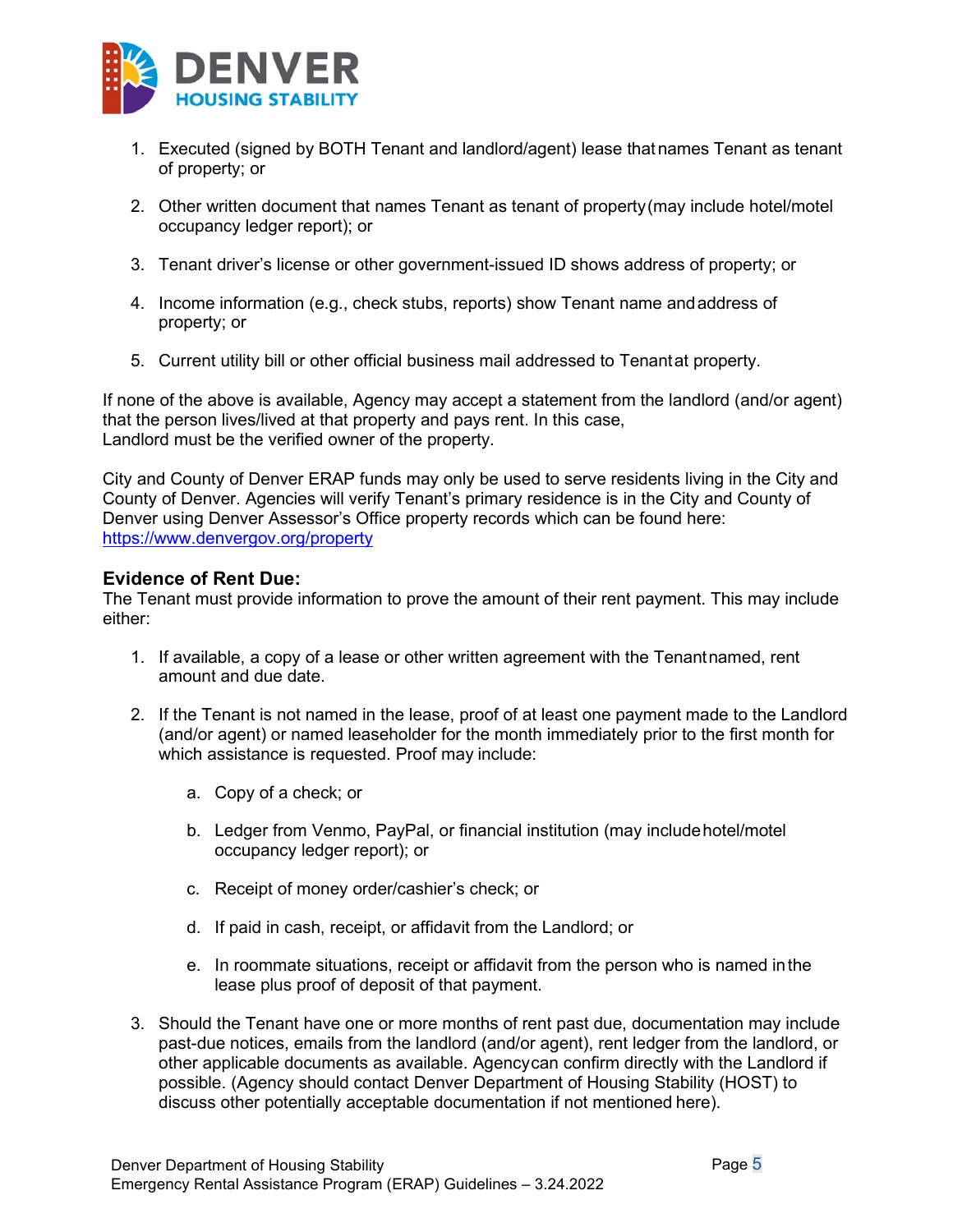

4. If an applicant is able to provide satisfactory evidence of residence but is unable to present adequate documentation of the amount of the rental obligation, a written attestation from the applicant may be accepted to support the payment of assistance up to a monthly maximum of 100 percent of the greater of the Fair Market Rent or the Small Area Fair Market Rent for the area in which the applicant resides, as most recently determined by HUD and made available at [https://www.huduser.gov/portal/datasets/fmr.html.](https://www.huduser.gov/portal/datasets/fmr.html) In this case, the applicant must also attest that the household has not received, and does not anticipate receiving, another source of public or private subsidy or assistance for the rental costs that are the subject of the attestation.

To protect against fraud, additional attention must be paid if the property owner is related to the Tenant to prove that payment has been made prior to the request for rental assistance. This may include copies of checks, ledger/statement from Venmo, PayPal or financial institution, signed property owner tax documents showing rental income, or receipt of money order/cashier's check. ERAP funds can also be used to pay a tenant's rent increase. As of June 25<sup>th</sup>, 2021, Colorado State law (HB21-1121) requires that in situations where there is no written agreement, landlords may increase the rent only after providing at least 60 days written notice to the tenant. Additionally, a landlord shall not increase rent more than once in a 12-month period of consecutive occupancy by the tenant regardless of whether there is a written rental agreement, the length of tenancy and whether the tenant's rental agreement is for a fixed tenancy, a month-to-month, or an indefinite term.

# <span id="page-5-0"></span>**Proof of Income for Qualification:**

To be eligible for this benefit, each Tenant household must provide documentation that the household annualized income is at or below 80% of the AMI based on one of the methods described below.

These [guidelines](https://drive.google.com/file/d/1JTXoeyzsOG62-GPA9heqNglg1S6msVEk/view) should be used to determine 80% of AMI for Denver county and for the size of the Tenant's household. HOST allows the following methods to determine whether a household income-qualifies for the benefit. Only one method is required:

- 1. Determination letter from a Public Housing Authority indicating that the household income was verified using third party sources to be below at or below 80% AMI within the last 12 months; or
- 2. Submitted 2020 tax filings for all workers in household: or
- 3. Determination letter made on or after January 1, 2020 indicating eligibility for SNAP, LEAP or TANF when these programs serve households that are below 80% AMI for the household size and county where the applicant lives. These [charts](https://drive.google.com/file/d/1J6g4oCrNC2EQ-gUbzbh_lJrVF5qDVMU-/view?usp=sharing) show when these programs can be used to qualify a household's income as below 80% AMI. (If a household is categorically eligible, further income verification is not necessary); or
- 4. Calculated annual household income based on the month directly prior to the date of application using the HUD Part 5 methodology for Gross Income using the HOME Adjusted Income and Rental Assistance (instructions can be found at [https://www.hudexchange.info/incomecalculator/\)](https://www.hudexchange.info/incomecalculator/), with the following program- specific exceptions: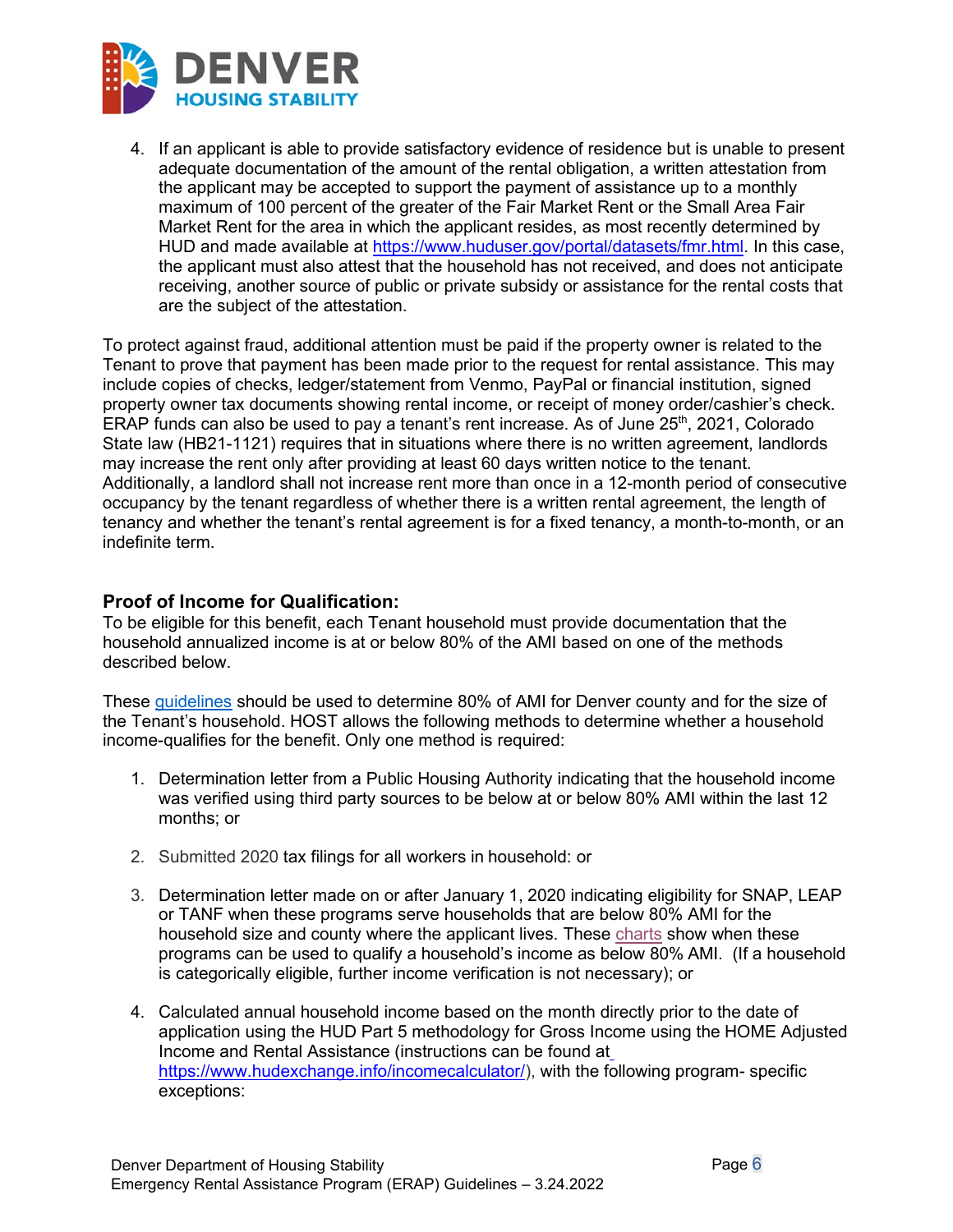

- a. Calculate gross income without making adjustments/deductions. (Stop at completion of calculation of Gross Income, rather than continuing tocalculate the Adjusted Gross Income.)
- b. Each household member claiming cash income (e.g., odd jobs, baby-sitting, etc.) must fill out the Certification of Cash Income form and provide an acceptable form of identification (listed below). Additional information may be requested by the reviewer.
- c. Each household member aged 18 and over claiming zero income must fill out the Certification of Zero Income form and provide an acceptable form of identification (listed below). Additional information may be requested by the reviewer.
- 5. Calculated annual household income based on the month directly prior to the date of application using the Adjusted Gross Income Method.
- 6. Fact-Specific Proxy Written attestation from the applicant as to household income along with determination of living in a "Low Income Community" as defined in 26 USC Section [45D\(e\),](https://www.law.cornell.edu/uscode/text/26/45D) can be used to determine income eligibility. Data used to determine "Low Income Community" status comes from the 2020 US Census.
- 7. If the applicant confirms in their application or other document that they are unable to provide documentation of their income, income eligibility can be determined on Selfattestation alone. The reviewing agency must reassess the household's income every three months, by obtaining appropriate documentation or a new self-attestation.

For purposes of determining income, the "date of application" may be interpreted as the date that the Tenant application was originally submitted or the date that the Tenant submits all the documents necessary to approve the application. For example, Tenant may have originally applied in January but did not submit the necessary income documentation. Due to the backlog the processing team tells them in February that they need income documentation. Tenant may submit their most recent month of income documentation.

Income for all household members 18 years old and over must be considered. For unrelated roommates, where Tenant pays another tenant who is the person named in the lease or pays the landlord directly for a portion of the rent, Tenant and his/her dependents/spouse/partner may be considered a separate household for the purpose of household income calculation. A written document or self-certification from the household will suffice as verified information.

Documents to verify income include but are not limited to:

- 1. Employed: All pay stubs or pay summary received for the entire month directly prior to the date of application OR 2020 submitted tax filings; The 2020 W-2 can be used to calculate monthly income;
- 2. Benefits: Current year social security, disability letter, retirement, pension, orannuity; letter of benefits must include benefit amount;
- 3. Other Benefits: SNAP, LEAP, or TANF determination documentation dated on or after January 1, 2020;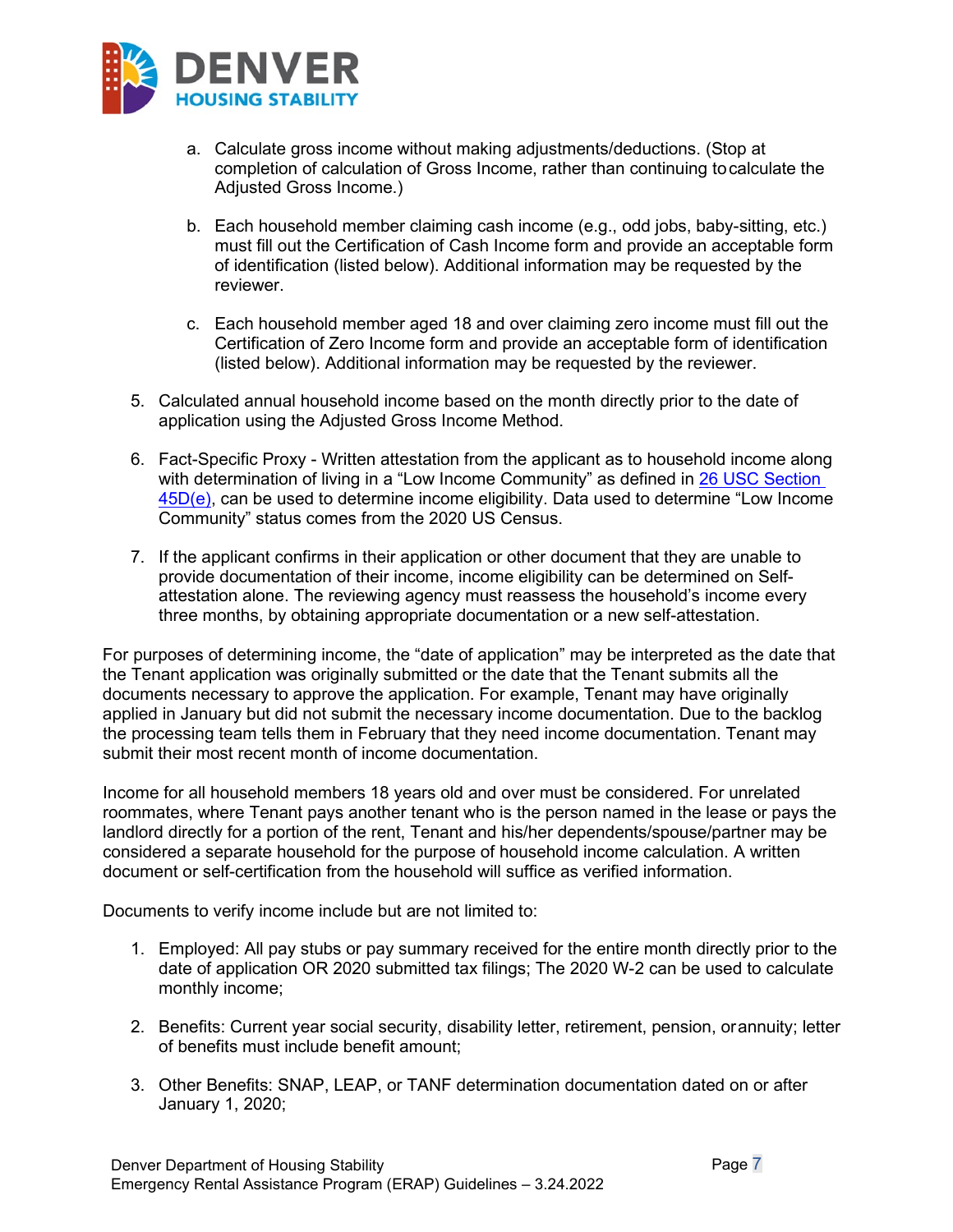

- 4. Unemployed: Unemployment benefits statement;
- 5. No Income: Self-certification of zero income;
- 6. Other: Child support benefits documentation, alimony documentation.

#### <span id="page-7-0"></span>**Identification:**

Agency must confirm Tenant identity by requiring Tenant to produce at least one of the following:

- 1. Valid driver's license or identification card issued from any U.S. State orTerritory; or
- 2. US military or a military dependent identification card; or
- 3. US Coast Guard Merchant Mariner card; or
- 4. Native American Tribal Document; or
- 5. Document issued by any instrumentality of government (US or foreign), or
- 6. Document issued by an educational institution (US or foreign), or
- 7. Other photo ID that includes photo and name.

Where Tenant differs from the leaseholder, the identity of the household member named on the lease must also be documented. All household members aged 18 or older who are claiming cash income or zero income must also upload identification documentation.

#### <span id="page-7-1"></span>**Landlord Requirements**

For a landlord to participate in the Emergency Rental Assistance Program, the minimum required documents include:

1. [Completed IRS Form W-9](https://drive.google.com/file/d/1oqWo5hcRm3JnMsE3U8-8myQqwa1RdBxF/view)

A Landlord may also be required to provide documents including but not limited to:

- 1. Tenant lease or other proof they live at your property
- 2. Tenant rent statement or ledger showing what they owe
- 3. Documentation showing proof of ownership and/or rights to lease and collect rent for the property at which the tenant is receiving assistance

Landlords may initiate the rental assistance application process by completing the landlord portion of the online application. Once the landlord provides the tenant's contact information through the application, a notification will be sent to the tenant to complete their portion application. Tenants will be required to apply for assistance directly and/or confirm information submitted by the Landlord in order to ensure compliance with the City and County of Denver ERA Program.

#### <span id="page-7-2"></span>**Rental Assistance Available:**

Eligible applicants may request and receive rent in arrears back to April 2020. In total (in one application or multiple), a tenant may receive assistance for up to 15 months under ERA1 and 18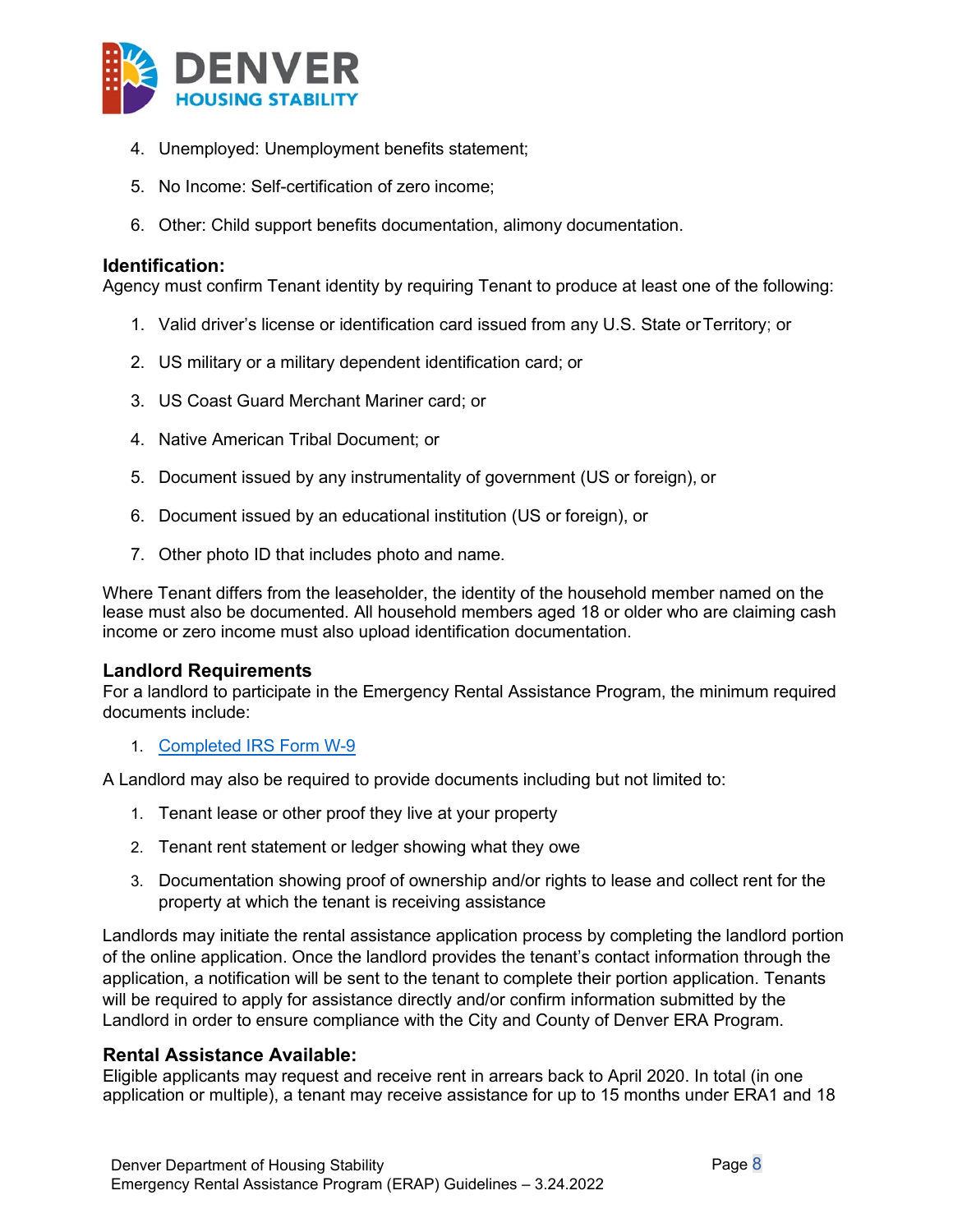

months under ERA2 with no more than three months prospective rent at a time. In no case may an eligible household receive more than 18 months of assistance under ERA1 and ERA2 combined. The current month and the next two months are considered prospective rent. A month is considered current before the 16<sup>th</sup> of that month. On the 16<sup>th</sup> of the month and after, the month is considered in arrears. If rental arrears exist, before making any commitments for current or future month rent payments (prospective rent payments), the program must pay eligible arrears encumbered April 2020 to present, up to the maximum allowable number of months of eligibility. Under ERA2 the requirement to pay existing arrears before making any commitments for current or future month rent payments does not apply.

- 1. Pending funding availability, applicants can submit a re-application for assistance in subsequent months, again for up to three months of assistance. The applicant must requalify by income at the time re-application using the income documentation described above. In no case may an eligible household receive more than 15 months of assistance under ERA1 and 18 months of assistance under ERA2. In no case may an eligible household receive more than 18 months of assistance under ERA1 and ERA2 combined.
- 2. If the applicant has moved, full documentation of tenancy and rent must be provided for the new location. (See "Making Payment" above.)

In all instances, duplication of benefits must be prevented as described above. The maximum assistance available is calculated after subtracting other COVID- 19 housing specific assistance funds available to the applicant ("potential duplicated benefits") for the specific month's housing costs. Potential duplicative benefits include cash or payment assistance from a local government agency, housing authority, nonprofit organization, religious organizations, and friends or family.

#### <span id="page-8-0"></span>**Relocation Expenses:**

In cases where it is necessary to relocate to another housing unit to maintain housing stability, ERAP funds may be used to provide assistance to eligible households to cover prospective relocation expenses such as application fees, rental security deposits, current rental fees, and prospective rent, including after an eviction. In order to receive funds for use towards relocation expenses, tenants must enter into a lease agreement at the new residency for a minimum of 6 months. The amount of a security deposit should not exceed one month's rent, except in cases where a higher amount is reasonable and customary in the local housing market. A Tenant must reside in a rental unit for a minimum of four months before being entitled to receive a returned security deposit that was paid for with ERAP funds. To the extent that the security deposit is not returned to the tenant, it should be returned to the Agency that issued the payment.

#### <span id="page-8-1"></span>**Hotel/Motel Expenses**

The cost of a hotel or motel room occupied by an eligible household may be covered, provided that the household has been temporarily displaced or permanently displaced from its primary residence or does not have a permanent residence elsewhere. Eligible households may also demonstrate imminent risk (within 14 calendar days) of losing their primary residence to receive assistance with a hotel or motel room. The cost of the hotel or motel stay does not include expenses incidental to the charge for the room. Both the reviewing agency and the City and County of Denver will not be responsible for any damages incurred by the household.

Prior to providing hotel/motel assistance, the reviewing agency must determine that: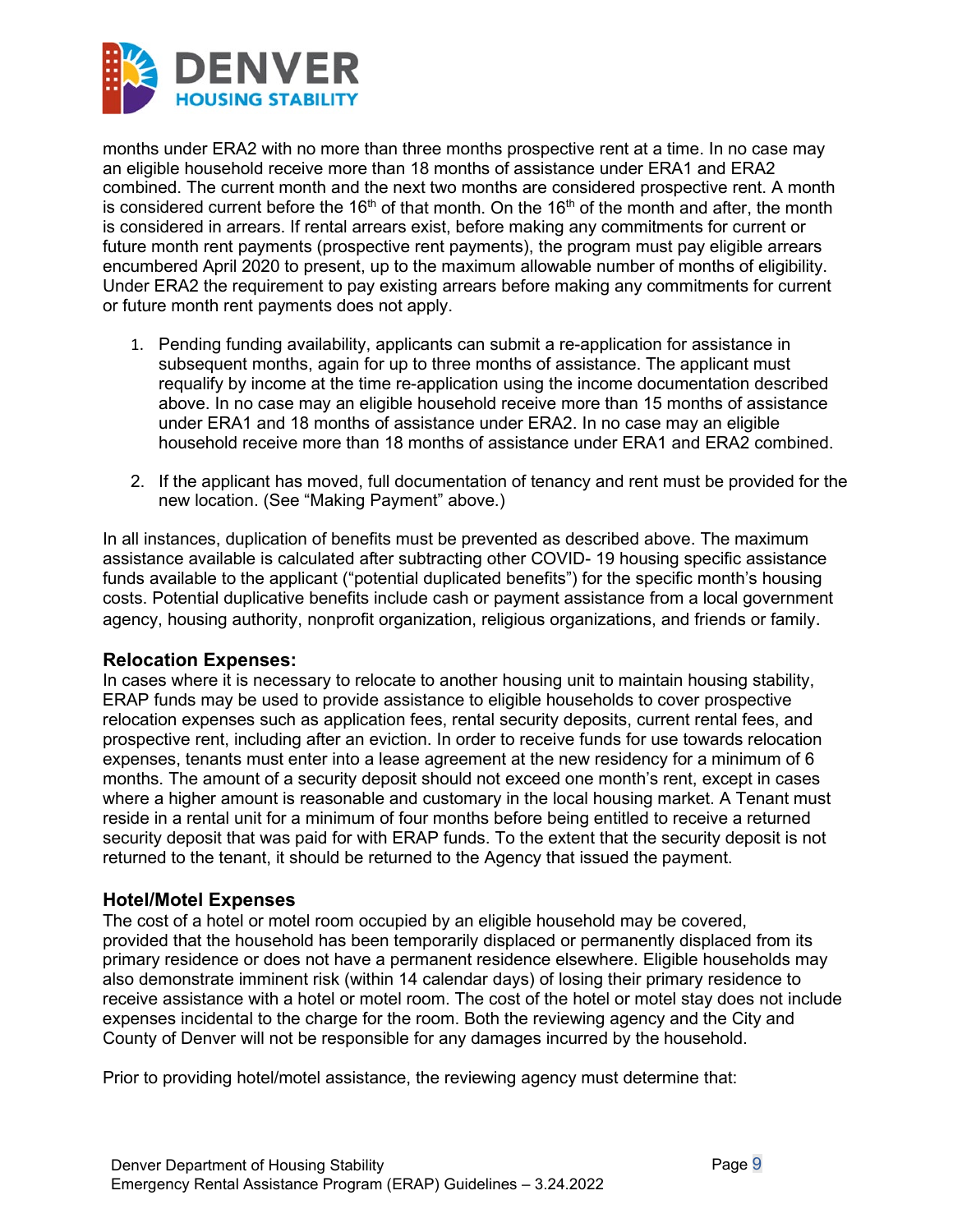

- 1. Another agency serving City and County of Denver residents cannot offer similar, timely assistance via existing programs with narrower eligibility criteria such as Emergency Solutions Grants (ESG) or FEMA public assistance. Verification that no such resources are available must be documented in the application by the reviewing agency.
- 2. The household is otherwise eligible for assistance under Program Guidelines.
- 3. The household has been temporary or permanently displaced from its primary residence and/or does not have a permanent residence elsewhere. The household can also provide evidence of imminent displacement within 14 calendar days (i.e. eviction notice). Such determinations must be documented in the application by the reviewing agency.
- 4. The total months of assistance provided to the household are within applicable limits such that the number of months of rental assistance and/or hotel/motel assistance do not exceed 15 months or 18 months of assistance under ERA1 and ERA2 respectively. In no case may an eligible household receive more than 18 months of assistance under ERA1 and ERA2 combined
- 5. A ledger or other documentation of the hotel or motel stay is provided and uploaded to the application file. The reviewing agency must collect a W9 from the hotel/motel vendor and payments will only be made directly to the hotel/motel, but reservations may be secured by the household via credit card or other debt mechanism.
- 6. Payments will be issued for durations no longer than one month at a time which can include arrears and current charges. Reviewing agencies may provide a maximum of three months of hotel/motel assistance. At the discretion of the reviewing agency, additional months may be provided if the household demonstrates this need, the household continues to meet eligibility requirements at re-certification, and funding remains available.

In order to provide hotel/motel assistance, reviewing agencies must provide the household with contacts and linkages to housing counseling, housing case management, housing navigation, or similar services such that the household can be assisted in securing more permanent housing solutions. If the reviewing agency does not have the capacity to provide such services, please contact the Denver Department of Housing Stability (HOST) to discuss alternative ERAP providers and/or potential community referrals that may satisfy this requirement.

# <span id="page-9-0"></span>**Other Fees Related to Housing**

Late fees are eligible expenses if these are described in the lease, are reasonable, and are documented on the rent ledger or statement. Late fees were prohibited in Colorado for the months of April, May, June, November, and December 2020 and January, February, March, and April 2021 so no late fees will be reimbursed for those months. Any future month's late fees are prohibited in Colorado will not be reimbursed.

Starting October 1<sup>st</sup>, 2021, Colorado State statute (SB21-173) requires that late fees cannot accrue interest, cannot be assessed until rent is late by 7 days (10 days for mobile home rental agreements), and must be assessed no later than 180 days after rent payments are due. Additionally, a landlord cannot charge more than the greater of \$50 or 5% of past due rent for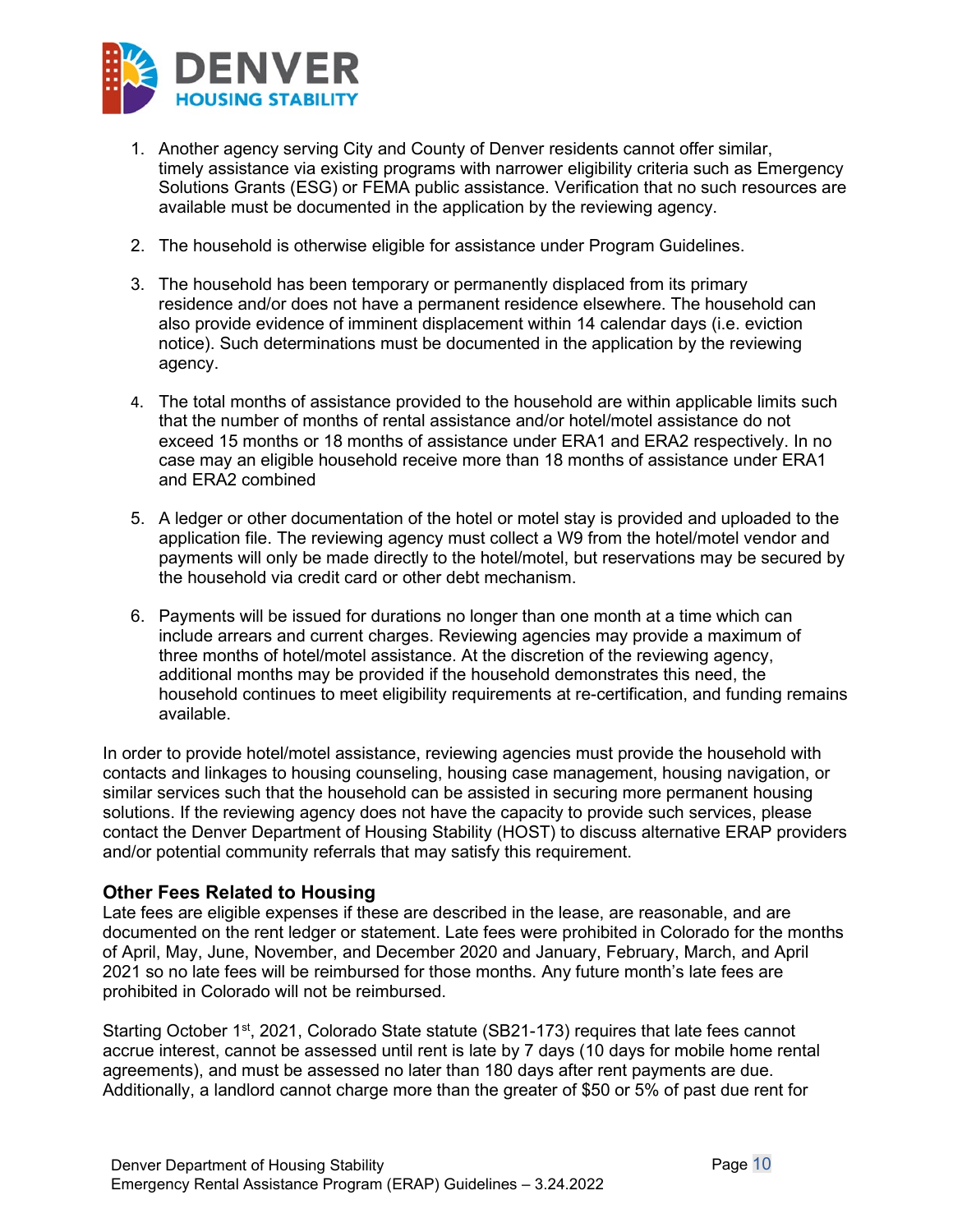

each late payment. Property owners cannot charge late fees for rent owed by a subsidy provider. For any payments made, property owners must apply tenant payments to rent first and the remaining amount to late fees.

Other reasonable fees that are described in the lease and are documented on the rental ledger or statement are eligible for assistance (for example pet fees, parking fees, and common area fees). Utilities and home energy costs that are covered by the landlord are eligible expenses and will be treated as rent, if documented on the rental ledger. In addition, rent or rental bonds, where a tenant posts a bond with a court as a condition to obtaining a hearing, reopening an eviction action, appealing an order of eviction, reinstating a lease, or otherwise avoiding an eviction order, may also be considered an eligible expense.

Attorney fees and non-sufficient funds fees may be eligible expenses with documentation of reasonableness, allowance in the lease, and proof that the legal process was allowable under state law at the time the fees were charged.

#### <span id="page-10-0"></span>**Making Payment:**

The rental assistance will be paid directly to the Landlord. In roommate situations where payment is typically made to the person named in the lease, the Landlord information must be provided for direct remittance.

- 1. Tenant will provide contact information for Landlord on their application, with additional remittance information to be provided by Landlord.
- 2. Agency shall verify who shall receive the funds using evidence of rent payments and information provided by Landlord.
- 3. Agency shall verify property ownership by reviewing property records.

#### <span id="page-10-1"></span>**Direct to Tenant Payments**

In cases where Landlords refuse payment or remain unresponsive, an Agency may authorize payments made directly to tenants. Proof that Landlord has refused payment or is unresponsive must be documented in the application file and must include:

- 1. A request for participation sent in writing, by mail, to Landlord, where the addressee does not respond to the request within seven (7) calendar days after mailing. Proof of mailing must be retained; or
- 2. The partner agency has made at least three attempts by text or e-mail over a minimum five (5) calendar-day period requesting Landlord participation with no response. Contact information for Landlord must be documented as true and correct through property records, business records, or other means; or
- 3. The Landlord confirms in writing that Landlord does not wish to participate.

Prior to funds being provided, tenant must agree to use any funds received for its intended purpose by completing the agreement field in the 'Submit' section of the tenant's ERAP application or by submitting a declaration of agreement in writing or by email. If a tenant is being provided funds directly and failed to complete this field, an application reviewer may reopen this portion of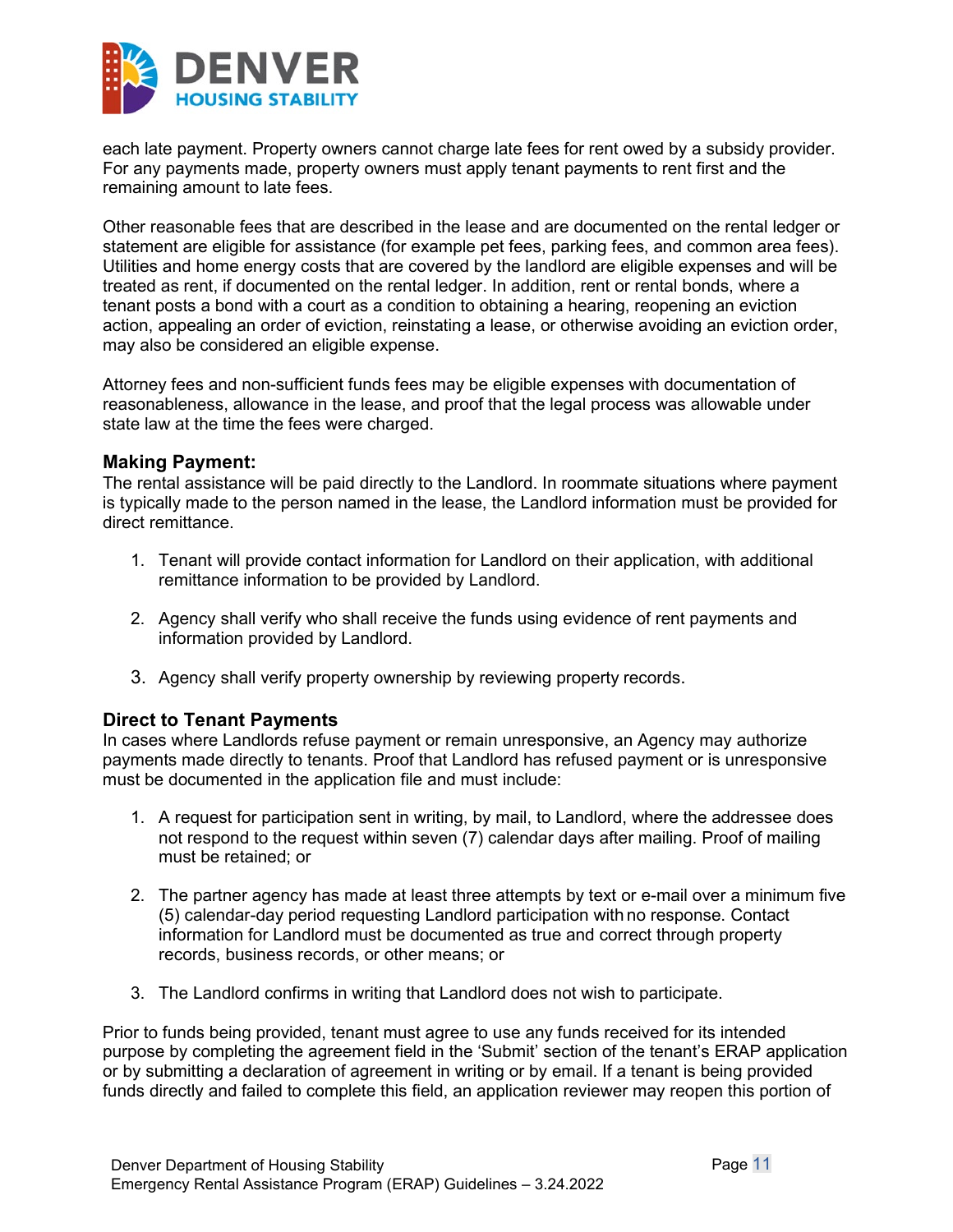

the application for the tenant to complete prior to receiving payment. Landlord will be provided with a 'Direct Tenant Payment Notification' letter describing the amount of funds provided to Tenant for rental assistance along with contact information to report any concerns of fraud. Tenant payment will be made for rental arrears and current month. In order to authorize payment of additional prospective rent, landlord participation will be necessary and/or documentation must be received that payment has been made to the landlord. Payment may be made to multiple Landlords in situations where:

- 1. Evidence of Tenancy conditions described above are met; and
- 2. In order to achieve housing stability, Tenant is moving to alternate housing. In these situations, a lease or alternate tenancy agreement must be provided for the second housing situation, signed by both parties.
- 3. There may be instances when a landlord refuses to accept a payment from a tenant who has received assistance directly for the purpose of paying the landlord. In these cases, the tenant may be allowed to use the assistance for other eligible costs in accordance with the terms of the ERA program.

#### <span id="page-11-0"></span>**Application Prioritization**

On an ongoing basis (at minimum once a week), each Agency will identify the next tranche of applications to review, based on age of application (from oldest submitted forward). Within that tranche, Agency will prioritize the review of applications based on the following, when this information is available:

- 1. Households which have received eviction notices and these notices have been provided.
- 2. Households whose income is at or below 50% Area Median Income (AMI)and adequate documentation has been provided.
- 3. Households where one or more household members were unemployed forat least 90 days prior to the date of application and adequate documentation has been provided.
- 4. The rest of the weekly tranche.

Agencies focused on processing rental assistance for tenants at imminent risk of eviction may identify the next tranche of applications that indicate receipt of a demand, notice, or court date to review on an ongoing basis and prioritize among those applications based on need, regardless of application submission date.

#### <span id="page-11-1"></span>**Fair Housing:**

Program assistance must be provided according to Fair Housing requirements that protect people from discrimination on the basis race, color, religion or creed, national origin, ancestry, age, sex, gender, sexual orientation, gender expression, marital or familial status, military status or physical or mental disability.

#### <span id="page-11-2"></span>**Coordination with Other Programs:**